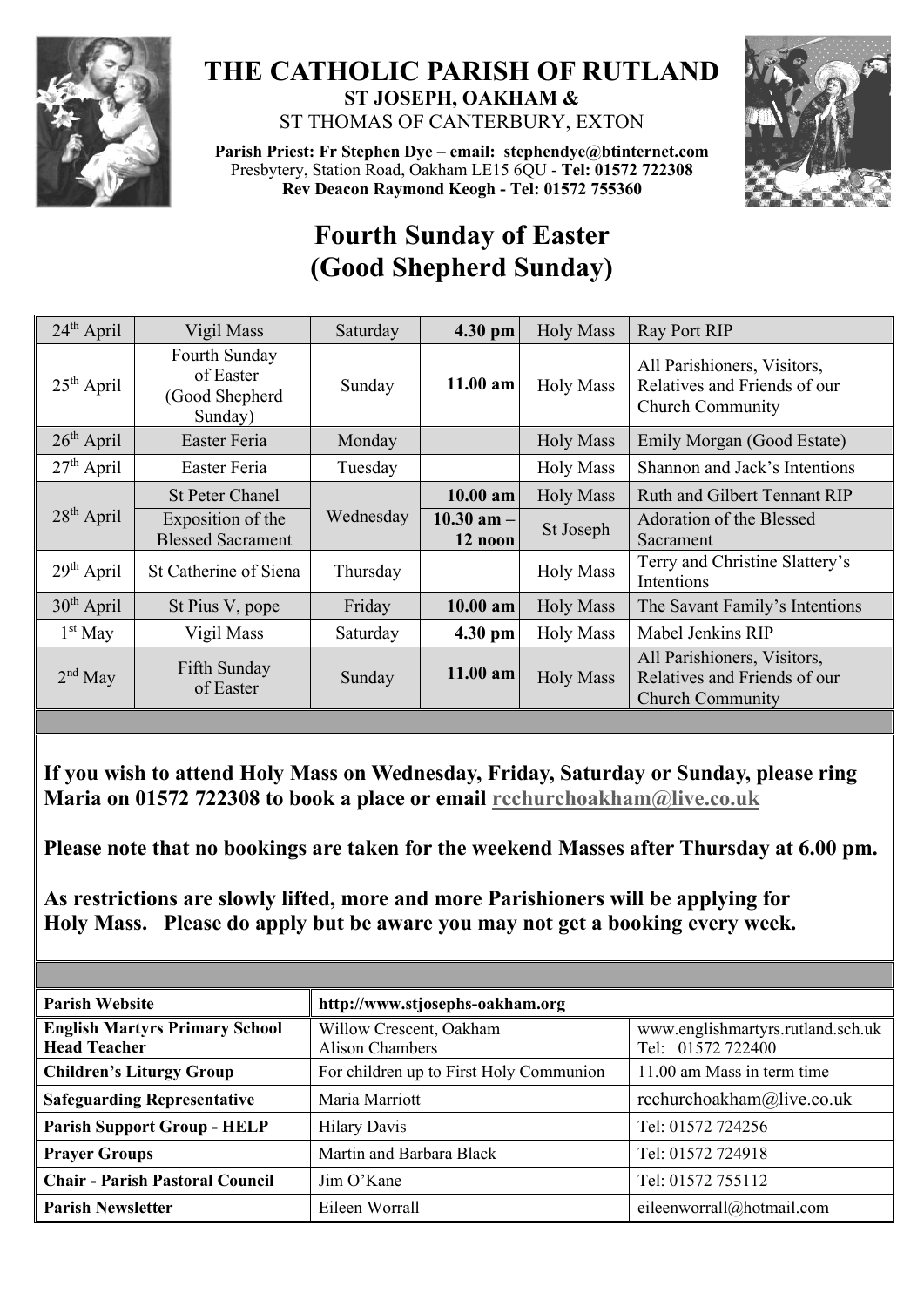**Please pray for the following who are ill:** *Colleen Lully, Mary Hurst, Sarah Ennis, Marie-Jeanne LloydHughes, Philip Quinn, Teresa Thompson, Claire Smith, Sharon Larkworthy, Halina Woolford, Elizabeth Fay, Myra Smith, Janet and Barry Chalmers-Stevens, Fr David Bowler, Annie Welsh, Daniel Dopson, Floss Jepson, Joy Widdows, Krystyna Chritchlow, Sally Blythin, Dennis Trevor, Richard Goodger, Jim Whalley, Anne Stevenson, Fr John Trenchar, Elisabeth Simpson, Florence Valentine, Alison Pepperdine. Neil Mackenzie, David Price, Brian Jiggins, Fr Kevin Gradwell, Moira McCormick, Claire Smith and Fiona Ruddle*

If you cannot see your loved one's name in this sick list online you need to sign a consent form – please email Maria at [rcchurchoakham@live.co.uk](mailto:rcchurchoakham@live.co.uk)

**Anniversaries**  *Michael Ellis, Sheila Adams, Jean Tylee, Rita Sheahan, Annie Holan, Declan O'Brien, John Murrell, Violet Brophy, Lee Cole, Elizabeth Rubini, Ruth Tennant, Richard Turnbull, Louis McMillan, John Wooton, Mabel Jenkins and James Stokes*

| <b>Last Week's Collection</b>                                                                                                                                                       | <b>Spiritual Communion</b>                                                                                                                                                                                                               |  |  |
|-------------------------------------------------------------------------------------------------------------------------------------------------------------------------------------|------------------------------------------------------------------------------------------------------------------------------------------------------------------------------------------------------------------------------------------|--|--|
| Envelopes<br>£126.00<br>Loose Plate<br>£22.00<br><b>Standing Orders</b><br>£650.00<br>£798.00<br>Total                                                                              | My Jesus,<br>I believe that You are present in the Most Holy Sacrament.<br>I love You above all things,<br>and I desire to receive You into my soul.                                                                                     |  |  |
| Holy Mass Intentions Fr Stephen is<br>running about three months behind<br>due to a number of reasons. Please be<br>patient – your Holy Mass hasn't been<br>forgotten. Many thanks. | Since I cannot at this moment receive You Sacramentally,<br>come at least spiritually into my heart.<br>I embrace You as if You were already there<br>and unite myself wholly to You.<br>Never permit me to be separated from You. Amen. |  |  |

**Second Collection** this weekend is for the Clergy Formation Fund. This supports those training for the Priesthood and Diaconate in our Diocese. Please pray for more vocations to the Priesthood, Diaconate and Religious Life.

**A message from Mrs Ali Chambers Head Teacher of English Martyrs RC School**

Dear member of the Parish,

This academic year at English Martyrs CVA we have been further exploring the Catholic life of our school and what this term actually means to our children, staff, parents, governors and members of our parish.

As staff and governors we have received training on this area from Peter Giorgio ( Director of Catholic Education Nottingham Diocese ) in Lent 1 and then went on to discuss Catholic life with staff and governors as well as approaching this area at a recent parent's forum meeting in Lent 2. I will also be chatting to our children this term to find out their thoughts on our mission statement, the things that make our school amazing and what they hope to be like as individuals once they have got to the end of their journey with us.

I have also been having conversations with one of the secondary schools in our trust, St Peter and St Paul Lincoln to explore their recent virtues project. It prompted a discussion about virtues and whether our children really understood what virtues they would need to develop to be able to " grow and learn following in the footsteps of Jesus" as well as virtues we would want our children to grow whilst they are with us at English Martyrs.

I have therefore provided a link to a quick questionnaire on the website for members of the parish to complete. This is to decide on new wording for our Mission Statement which we would like to change slightly to include the word gift. After our training with Peter Giorgio we felt it was important for us to reflect on our children being gifts from God and also our role in developing their gifts whilst they are with us. Please select the one you prefer.

There are then 10 virtues in list 1 to choose 5 from and the same from list 2. This will then give us 10 virtues to develop promote and develop with our children as they journey with us. Please choose the ones you feel are most important for our children. The virtues will replace the current school values we have and we will actively promote them in all we do in school through the curriculum and in our daily lives.

This survey is also going out to staff, governors, school council and members of the parents.

Please can you complete this by Monday 17th May, thank you.

<https://www.englishmartyrs.rutland.sch.uk/the-em-way-virtues-project.html>

**HIA project** The following is a YouTube link to an update on the progress with the initiative to open a second Hope into Action House. <https://youtu.be/c9Yrh-SuQi0>

Please pray for the success of the project and whether you are being called to invest in or be a volunteer for this second house.